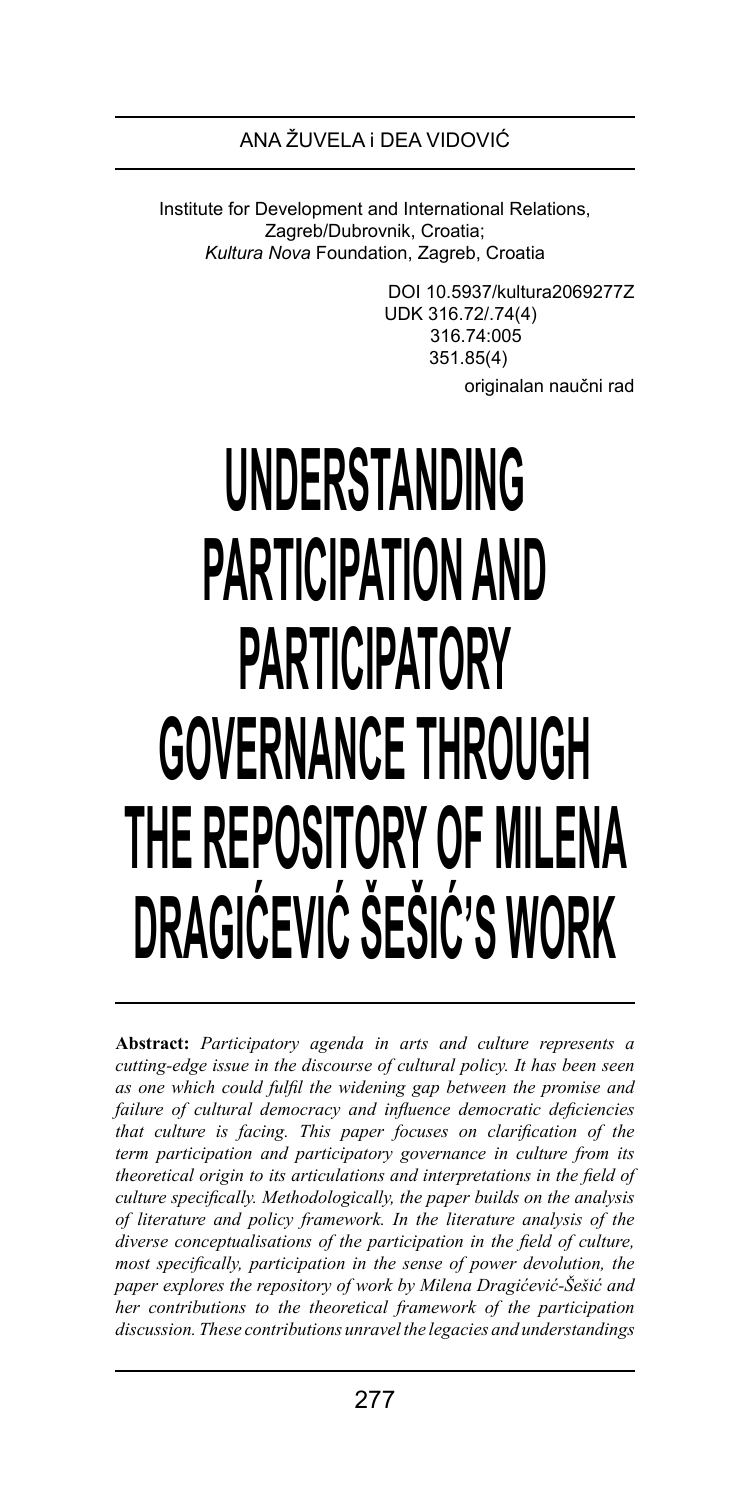*of participation and participatory governance in culture and cultural policy from the perspective of (post)transitional context and countries in development.* 

**Key words:** *participation, participatory governance, cultural policy, Southeast Europe*

# *Introduction*

The richness and diversity of Milena Dragićević-Šešić's work within the cultural policy and management research were confirmed by the 2019 ENCATC Fellowship Award, the only international public recognition and award for positive changes in education, research, policy, and advocacy in the cultural management and cultural policy fields. Working for decades as a professor, teacher, trainer, and consultant as well as researcher she obtained enormous theoretical and practical knowledge in different disciplines and areas of arts and culture. Coming from the semi-periphery country, Dragićević Šešić contributed to the European and international educational and research community with examples, stories and analyses from different countries in development, from her region of Southeast Europe, over the Caucasus, Central Asia, Arab States, to India and Cambodia. Among many topics, she covered in many of her books, essays, and speeches, one of them deals with the participation – a topic that has become ubiquitous in academic and policy discourse in the last several decades.

In its essence, participation is not a new concept - it is indivisible with the democratization of culture and cultural institutions, emphasizing the importance of the involvement of citizens in cultural life, and is consistent with the cultural democracy that promotes and affirms cultural diversity by diminishing barriers between the high and low culture. At the same time, the notion of participation spreads wide towards the various levels and forms of participatory practices, such as participatory arts, participatory culture, participatory policy and decision making, participatory governance, stretching into specific and contextual participation struggles in form of arts and cultural activism that Dragićević-Šešić underlines for their relevance in the "contribution to the development of new social paradigms, raising critical awareness on nationalism, xenophobia, hatred speech which permeated official cultural scene in 90'" in the (post)transitional Southeast Europe<sup>1</sup>. These new paradigms have been aided by a proliferation communication and technology

<sup>1</sup> Dragićević Šešić, M. The role of culture in democratic transition: the rise of civil cultural organisations in Serbia & Southeast Europe, in: *Zbornik radova Fakulteta dramskih umetnosti*, No. 23 (2013), pp. 157–167.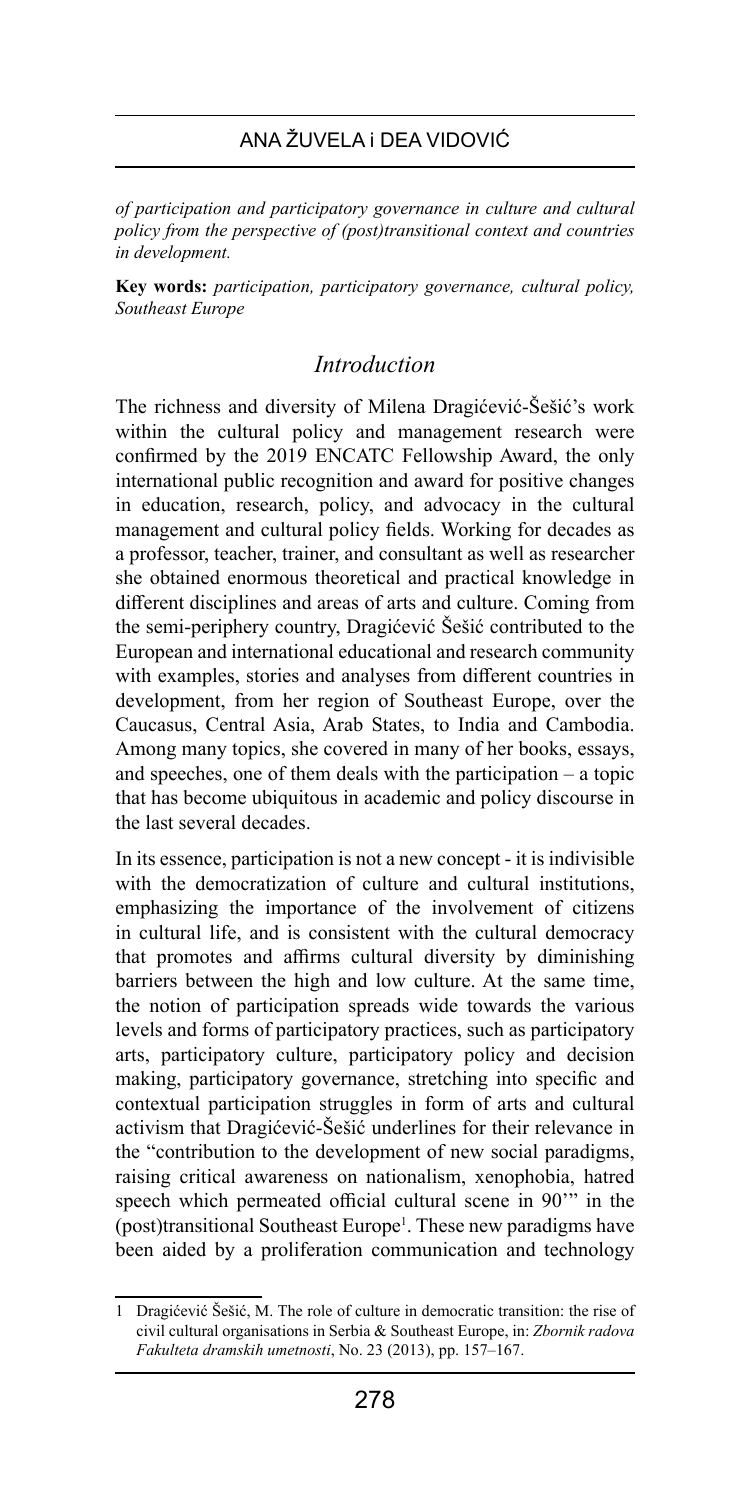development which led to the cultural shift from consumers to producers due to fast changes happening in all five stages of culture cycles (creation, production, dissemination, exhibition/ reception/transmission and consumption/participation). The understanding of cultural participation can no longer be reduced to issues of supply and demand - the meaning of cultural participation no longer signifies the practice of counting number of tickets sold and range of the audience profiling and stratification. The contemporary notion of cultural participation is not a static numeric concept but a dynamic process through which the citizens actively participate in artistic creation. Namely, citizenstoday do not need the traditional bureaucratic structures to pursue their interests, and they are looking for more direct influence on various processes, creation, planning, production, and especially in policy and decision-making process – voting in political elections is not a sufficient mechanism for affirmation of democratic cultural rights and citizenship.

In the context of cultural participation, cultural policy faces significant structural and reform challenges. As Besch and Minson stressed, the forms of community participation in decision making vary "from central government initiatives to the most hierarchical private organizations, from social movements of the new Left to those of the new Right, and from childrearing to parental intervention in the school community"2 . This inevitably draws the attention to the local levels as crucial for citizen participation "where people can know each other's needs and have a real platform for discussions, while on the level of the regional authorities or the state level it has to be done through representatives who are rarely elected democratically"3 . The locality and the immediate relations between the context and the citizens enable more appropriate connections for the visibility of the subaltern voices, affirming the interculturality and diversity as aspects of common identity. As Dragićević-Šešić notes "the role of cultural policy in an intercultural context should be to preserve and represent diversity, but even more to arouse interest, curiosity and respect for the other, especially minority cultures, to find a way to integrate their contributions into local narratives, and to introduce them within a collective cultural memory, as well as to incorporate their contemporary cultural practices into everyday cultural programming so as

<sup>2</sup> Besch, J. and Minson, J. Participatory Policy Making, Ethics, and the Arts, in: *Citizenship & Cultural Policy*, (eds.) Meredyth, D. and Minson, J. (2001), London, Thousand Oaks and New Delhi: Sage Publications, pp. 52-67.

<sup>3</sup> Dragićević-Šešić, M. Participation and intercultural challenges - interview with Milena Dragićević Šešić, in: *Cultural Policiesin Europe: a Participatory Turn?* (eds.) Dupin-Meynard, F. and Négrier (2020), Toulouse: Les éditions de l'Attribut and Occitanie En Scène, pp. 200-214.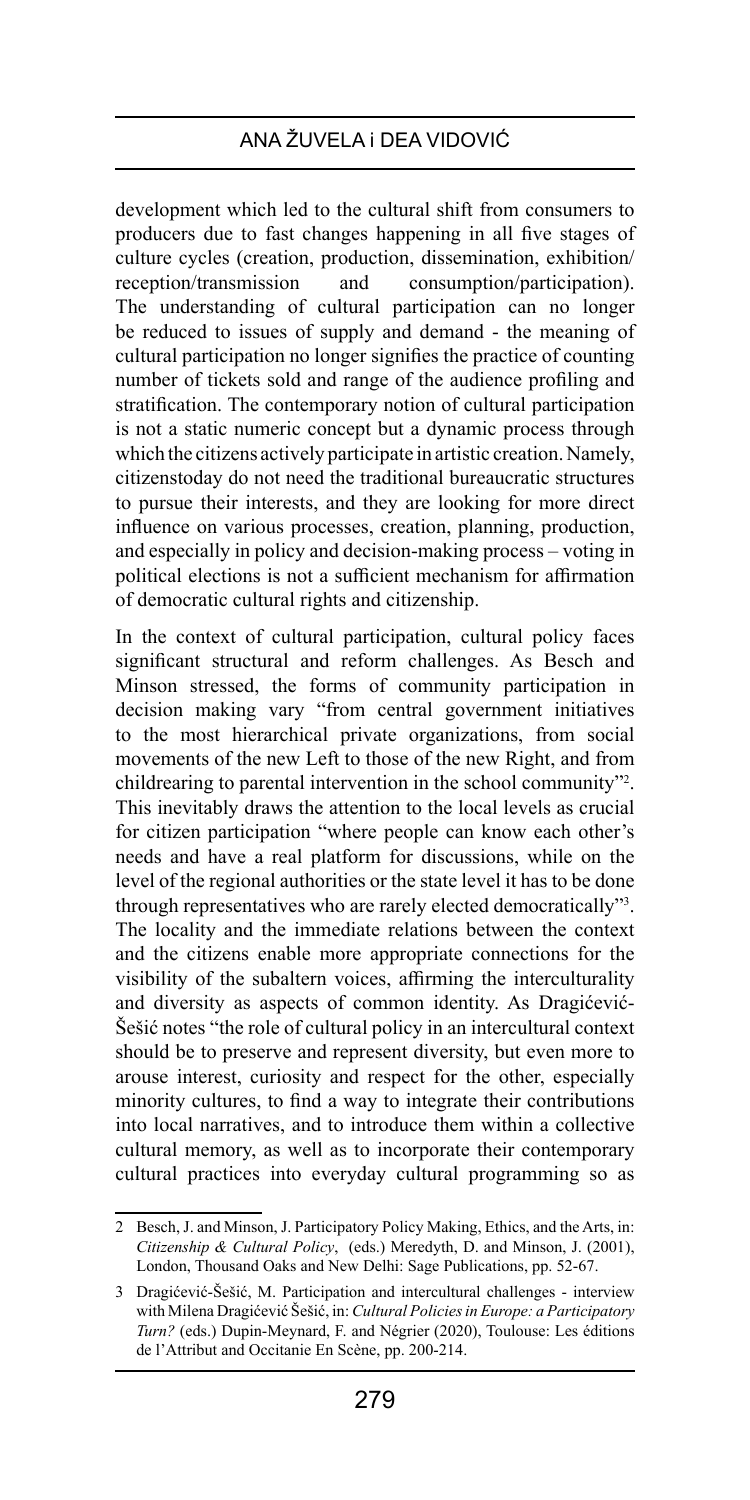to avoid relegating them to a folkloric, touristic (and often exotic) cultural offering"4 . Cultural diversity and intercultural contributions to cultural development are directly linked to the concepts of cultural sustainability and good governance, which are crucial elements and aims of the participatory practices as it will be more elaborated in the following chapters of this paper.

# *Historical Trajectories of Participation in Cultural Policy*

Participation has a long tradition in different areas of society and it operates across various geopolitical contexts and organizational settings. Dragićević-Šešić<sup>5</sup> notes that the participation concept, as it is articulated today in its dominant form in the cultural policy theory, stemmed from Western Europe. However, in order to provide a more thorough understanding of the idea of citizens' association to cultural policy, Dragićević-Šešić extends the analysis to the perimeter outside the dominant Western European circle. After elaborating the evolution of the big "push" for more "democratic, participative policy-making" on European scale evident in the switch from "'cultural democratization' (coming from above) with cultural democracy (movement from below)", Dragićević-Šešić explains the differences in the conceptualisation of the participation processes in diverse parts of Europe, identifying participative policies as originating from the expert circles (for example, in the UK), or being linked to the "bottom-up leftist civil society movements to allow the voices of citizens to not only be heard but also listened to focusing on the European peripheries"6 .

During the last century, the relation between State/public authority and citizens has profoundly changed, and many areas have developed critical reflection on dominant meanings of participation practices. However, the methods of participation depend on the political construction of countries, sectors, disciplines, etc. In the abovementioned interview, Dragićević-Šešić gave an overview of the historical trajectory of the participative nature of cultural policies in Southeast Europe. In that overview, the author unravelled lesser-known facts on bottom-up manners of cultural policymaking since the 19<sup>th</sup> century in the perpetually occupied territory of Slavic citizens where "the only possibility to have a cultural policy was participative, citizen-led bottom-up policy, creating its own institutions and programs as a form of a cultural and political

<sup>4</sup> Ibidem.

<sup>5</sup> Ibidem.

<sup>6</sup> Ibidem, p. 201.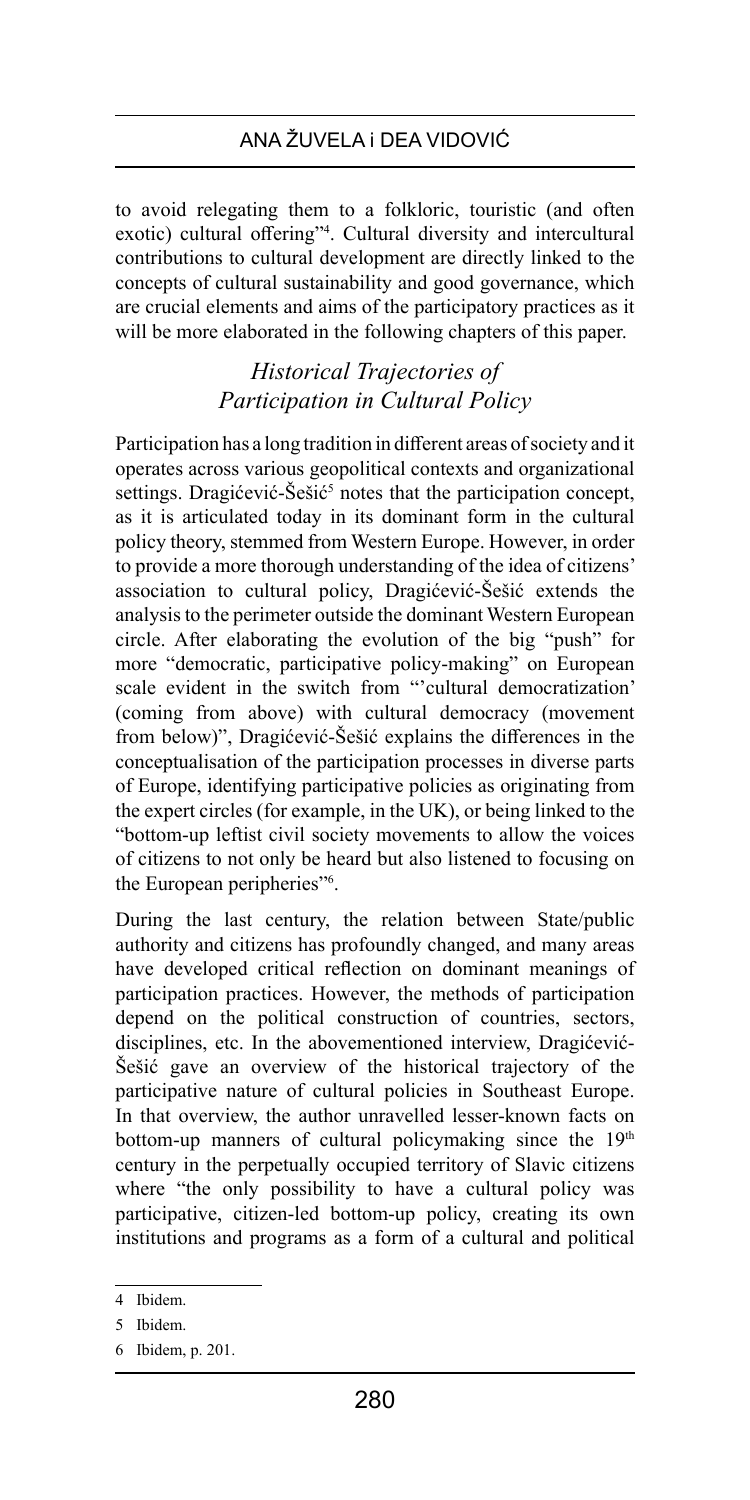resistance"7 . This is a legacy, a social imprint of people's needs and mobilisation for self-organisation that has persevered to the present times. Dragićević-Šešić detects similarities in the legacy of social engagement in participation from Southeast Europe to that in Scandinavia and "the *kulturkampf* movement that created a network of 'people's universities' (*Folkehøjskole, Folkhögskola, Folkehøgskole, folkeuniversitet*), fighting for the use of national languages in education and for popular education and culture as such"8 . Active citizen's approach to the cultural policy is directly in line with the human rights and cultural rights principles that imply "universal access to and participation in culture for everyone, including in decision-making"9 that represents one of the main dimensions of democratic cultural policy. This higher degree of participation in policy decisionmaking has implication on the sense of ownership within the culture and "contribute to strengthening civil society, including community groups, NGOs and professional associations", while "principles of transparency, accountability and equal representation"10 within the process should ensure the final implementation of decisions.

Parallel to the right of freedom of expression, the United Nation's Universal declaration of Human Rights (1948), defined the right to participate in the cultural life which obliged "the part of governments (at national, regional and local levels) to ensure that this right is upheld."<sup>11</sup>. Placing participation in the context of human rights shows that "rights-based approaches to cultural policy"12 have been a key foundation across diverse understanding and practices of democratic rules in Europe and must be treated as a principle, especially in parts of Europe where citizen's participation has become an inseparable component of cultural practices. The issue of right to participate has been challenged by the COVID-19 pandemic crisis that has accelerated and exposed the weaknesses and threats that decades of rising populism and inequality have brought on in form of declining participation, dissolution and general disinterest of the society for tending for the common public interests that

<sup>7</sup> Ibidem, p. 202.

<sup>8</sup> Ibidem, p. 203.

<sup>9</sup> Baltà Portolés, J. and Dragićević Šešić, M. Cultural rights and their contribution to sustainable development: implications for cultural policy, in: *Cultural Policies for Sustainable Development*, (eds.) Kangas, A., Duxbury, N. and De Beukelaer, Ch. (2018), London and New York: Routledge, Taylor & Francis Group, pp. 31-45.

<sup>10</sup> Ibidem, p. 36.

<sup>11</sup> UIS (2012) *Measuring cultural participation*, Montreal, Quebec: UNESCO Institute for Statistics, p. 7.

<sup>12</sup> Baltà Portolés, J. and Dragićević Šešić, M. (2018), op. cit, p. 35.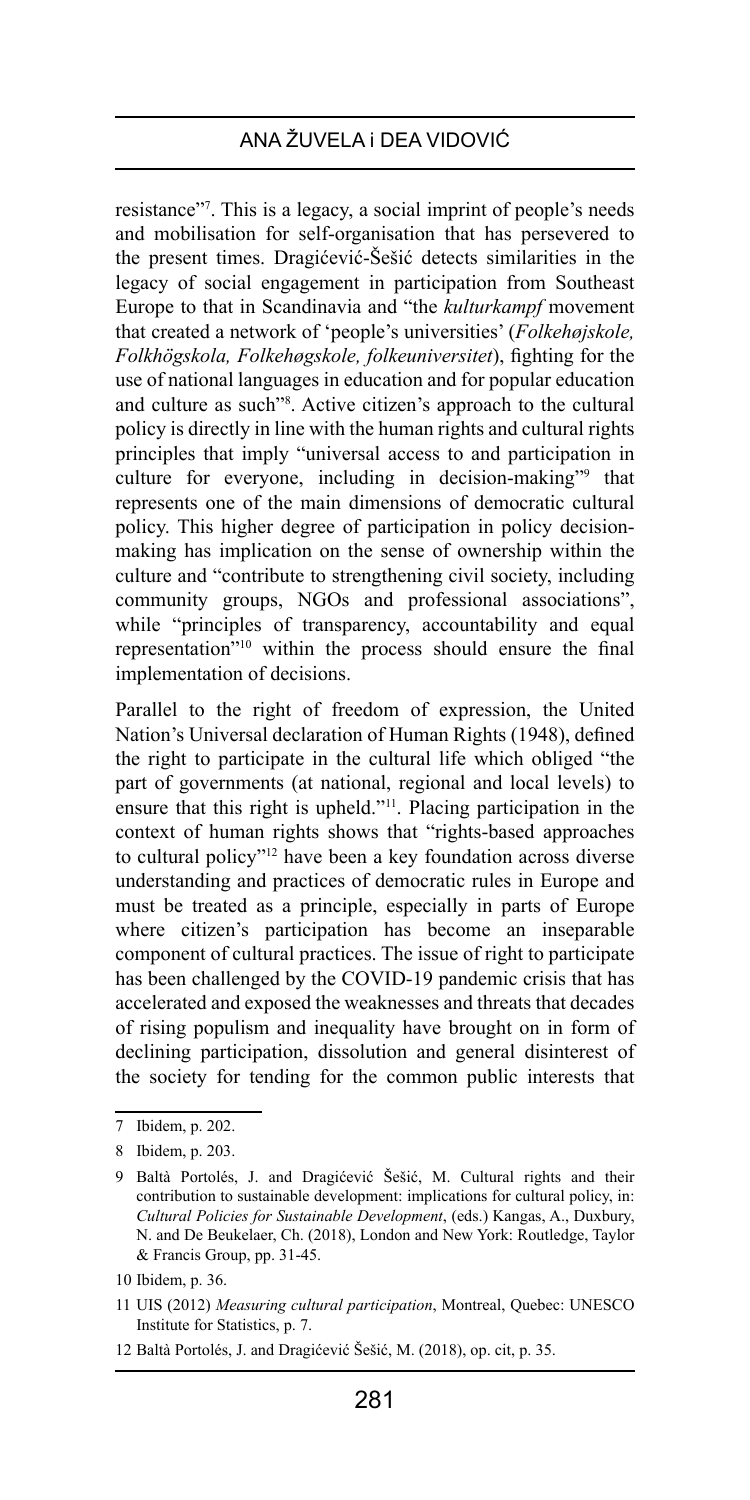were in the core of the Welfare State's efforts to protect and promote social well-beings of the citizens (i.e. heath system, education, culture, social security). In the field of culture, this claim is sustained with the data on cultural participation that shows how a significant part of population "does not participate in mainstream cultural activities such as going to the cinema or reading books"13. Hence, it is not surprising that Council of European Union, in many of its documents, has been emphasizing "the importance of achieving a better and fairer distribution of chance to participate in culture"14, which becomes ever more pressing issue now in the times of "new normality". But, with the financial and economic crisis affecting many countries in last decade and the looming economic downturns that will follow the pandemic crisis, public interventions and policies are mostly focus on other fields (economy, health, national security, etc.) leaving the cultural life as well as participation in culture at the margin of public interest.

# *From Participation to Participatory Governance*

Over the past three decades, participatory governance in culture has become highly topical in both academic and political debates on the global scale. The shift from "government" to "governance" is described as one of the most notable developments within contemporary social science. In both scientific and practical terms, it designates "a shift to societal decision-making processes that involve a larger number of actors, not only governmental but also from the private and non-profit sector."15. The shift towards governance can be interpreted in a variety of ways, "from social actors wishing to be more involved in decisions, to governments wishing to be less involved, to the influence of globalization and the ways in which the rescaling of political and social actions is taking place at the present time"16. The governance implies the processes of decision-making that gather relevant actors, and it obliges governments to build a dialogue with non-governmental actors in order to include them in the decision-making process. This approach requires from both side, governments as well as

<sup>13</sup> Bollo, A. et al. (2012) *A Report on Policies and Good Practices in the Public Arts and in Cultural Institutions to Promote Better Access to and Wider Participation in Culture*, p. 5.

<sup>14</sup> Ibidem, p. 5.

<sup>15</sup> Andres, C. and Gattinger, M. Accounting for Culture: Thinking Through Cultural Citizenship, in: *Accounting for Culture: Thinking Through Cultural Citizenship* (eds.) Andrew, C. et al. (2005), Ottawa: The University of Ottawa Press, pp. 1-9.

<sup>16</sup> Ibidem, p. 1.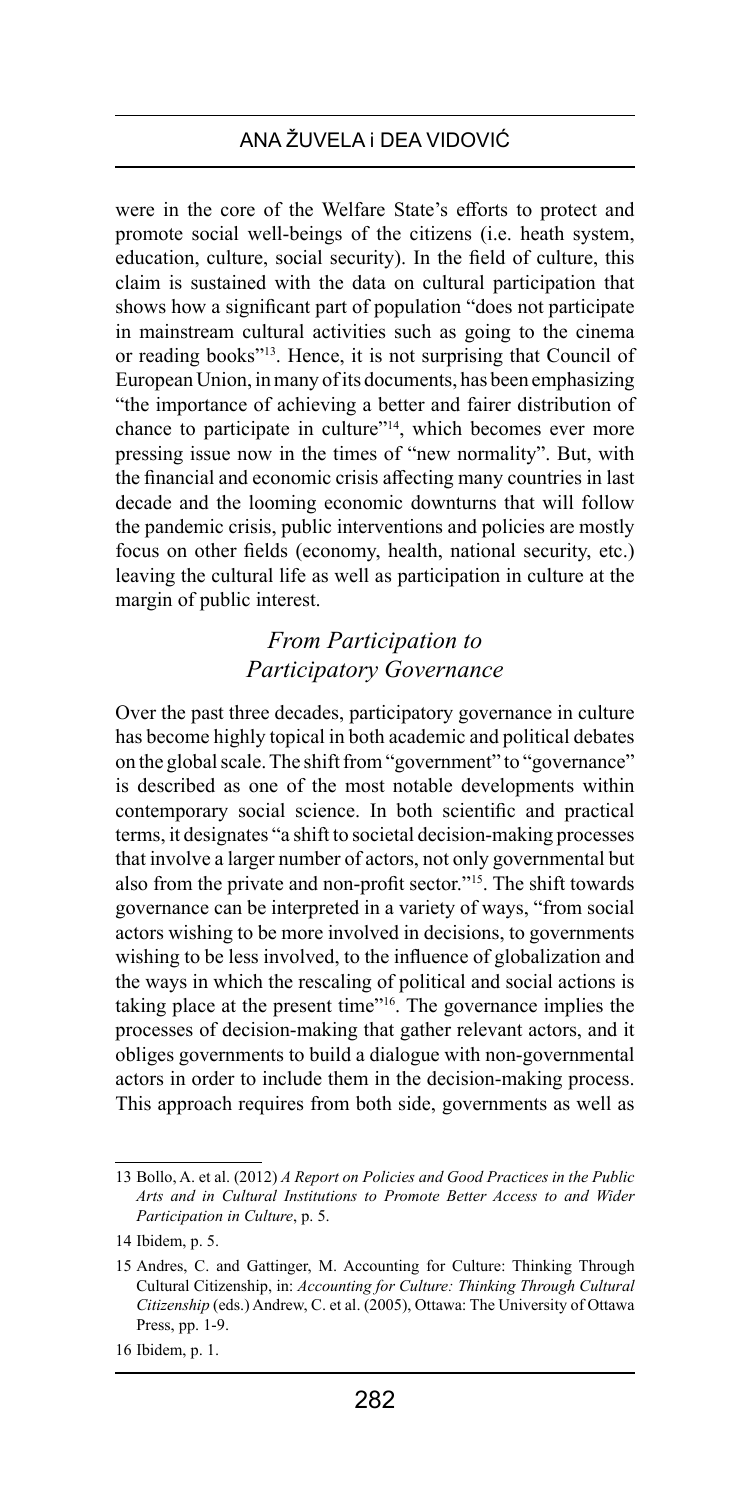civil society, to think strategically while developing the decisionmaking process with the aim of avoiding underestimation of this demanding and complex relations. As Andrew and Gattinger underline "building trust relations between participants is a necessary stage, particularly in fluid, network-based decisionmaking structures and this can never be an automatic process"<sup>17</sup>.

Shift to governance, and in particular to participatory governance, requires the "delicate balance of government engagement without government domination"<sup>18</sup>; which poses itself as one of the greatest challenges for the process of both decentralisation and participatory governance. In these processes, especially in the cultural field, governments should "tread lightly recognizing that the major actors are those directly involved in cultural activities"19. To this end, Dragićević-Šešić and Čopić assert that "partnering with citizens and civil society in public services provision has lately emerged as an innovative approach to the delivery of public services"20. Authors explained further that the Western society over  $20<sup>th</sup>$  century has changed a few models of public services in order to build "more efficient, effective and responsive public sector"<sup>21</sup>. The main motive behind these changes within the public sector and way how it delivers its services to the citizens, Dragićević-Šešić and Čopić detected in fiscal policy, public budget-cutting and growing of public needs and expenditures. Those pressures motivated the government to change the traditional model of public service delivery, redefining relations not only between the State and the market but also between the State and civil society. Deconstruction of these boundaries between public, private and civil sector became an imperative of contemporary society since "engagement of different partners in the production and delivery of public services allows for more prosperous, fair and inclusive societies"22. Dragićević-Šešić wrote on the variants of new models of partnerships between the public, private and civil sectors back in 2006 claiming "that only 'shared policies' are legitimate ones in contemporary world", and that the involvement of researches in sense of providing argumentative and empirically founded grounds for "complimentary enrichment" and mutual bond with the actors involved in the

22 Ibidem.

<sup>17</sup> Ibidem, p. 2.

<sup>18</sup> Ibidem.

<sup>19</sup> Ibidem.

<sup>20</sup> Čopič, V. and Dragićević Šešić, M. (2018) Challenges of public-civic partnership in Cambodia's cultural policy development, *ENCATC Journal of Cultural Management and Policy*, 8 (1). Brussels: ENCATC, pp. 4-15, p. 8.

<sup>21</sup> Ibidem.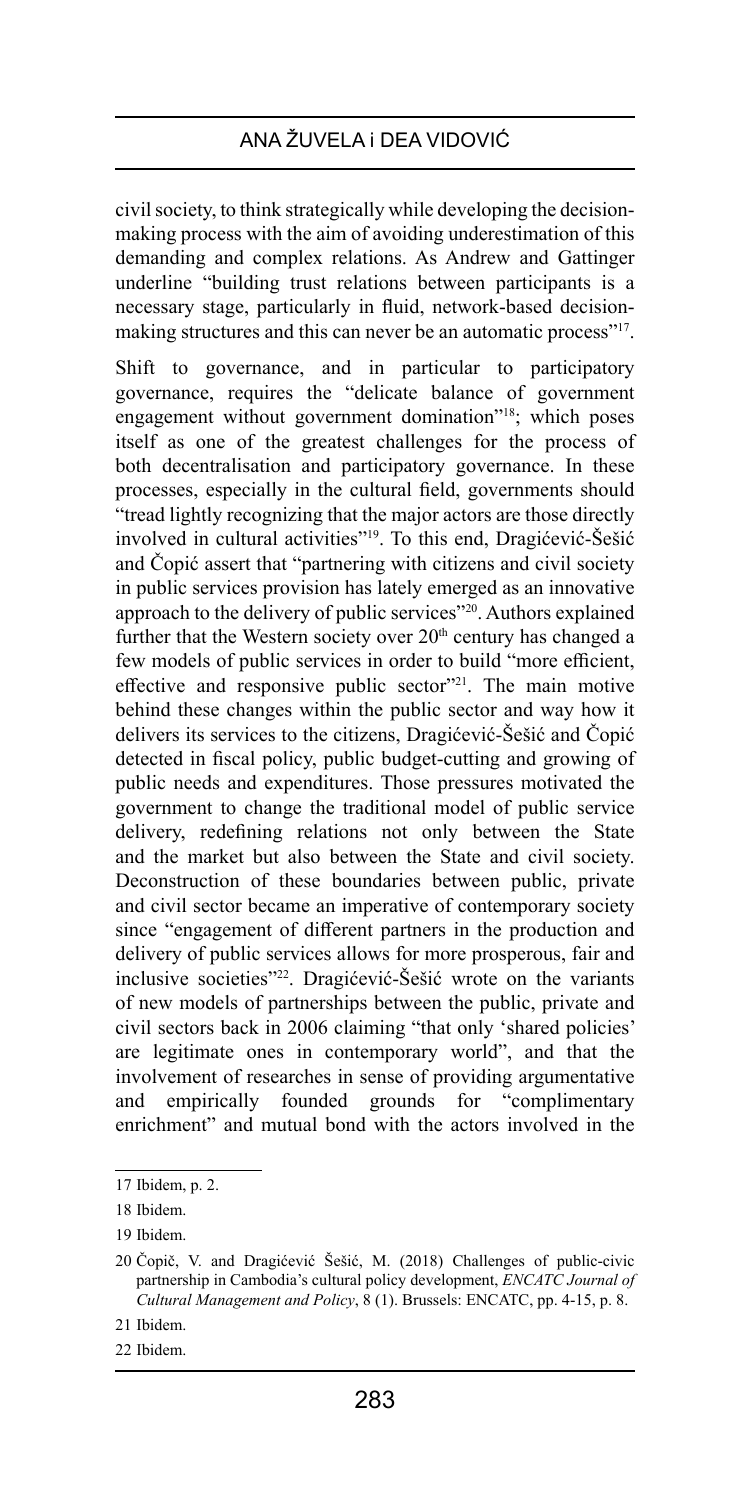policy cycles can "be beneficiary for the creation of new, more democratic standards in policy making"23.

Different modes and shapes of partnerships can be found in varied meanings and practices of participatory governance. In the Brainstorming Report about participatory governance in the context of cultural heritage, experts and practitioners stressed that the term "governance" refers to government, authority and organizational management. The concept "participatory" means "activities in which people take part"<sup>24</sup>. So, the involvement of participatory concept to the three mentioned aspects "implies that government, authority and management should be shared with people, with the citizens to whom the public cultural resources belong"<sup>25</sup>. Therefore, the concept of participatory governance can be defined as a sharing responsibilities in governance between many stakeholders - who have "a stake in what happens"<sup>26</sup>, such as local administrative, public institutions, private institutions, NGOs, citizens initiatives, representatives of local communities, artists, etc. or as Sani et al. articulated in the context of cultural heritage it "is a process of releasing authority on the one side and empowerment on the other, as well as the adoption of a management model, which allows for decisions to be taken by communities rather than individuals."27.

# *Participatory Practice within th Cultural Policy Arena – Examples from a Non-Western Perspective*

In the context of the dominant version of globalisation in form of neoliberal capitalism, "the combined effects of the economic crisis, demographic or migratory factors and a decline in resources, call for new development models driven by greater democracy, strengthened citizen participation and better governance based on more open, reactive and transparent institutions"28. This constellation poses profound demands and challenges in front of cultural policy. By understanding culture

<sup>23</sup> Dragićević-Šešić, M. Shared Policies: The Future of Cultural Development – New Models of Partnership Between the Public, Private and Civil Sectors, in: *Dynamics of communication: new ways and new actors*, ed. Cvjetičanin, B. (2006), Zagreb: Institute for International Relations, pp. 103–111.

<sup>24</sup> Voices of Culture (2015) *Brainstorming Report. Participatory Governance in Cultural Heritage*, Structured Dialogue between the European Commission and the cultural sector, p. 2.

<sup>25</sup> Ibidem.

<sup>26</sup> Wilcox, D. (1994) *Guide to Effective Participation*, Brighton: Delta Press, p. 5.

<sup>27</sup> Sani, M. et al. (2015) *Participatory Governance of Cultural Heritage*, EENC Report, p. 10.

<sup>28</sup> Sani, M. (2016) *Participatory governance of cultural heritage.*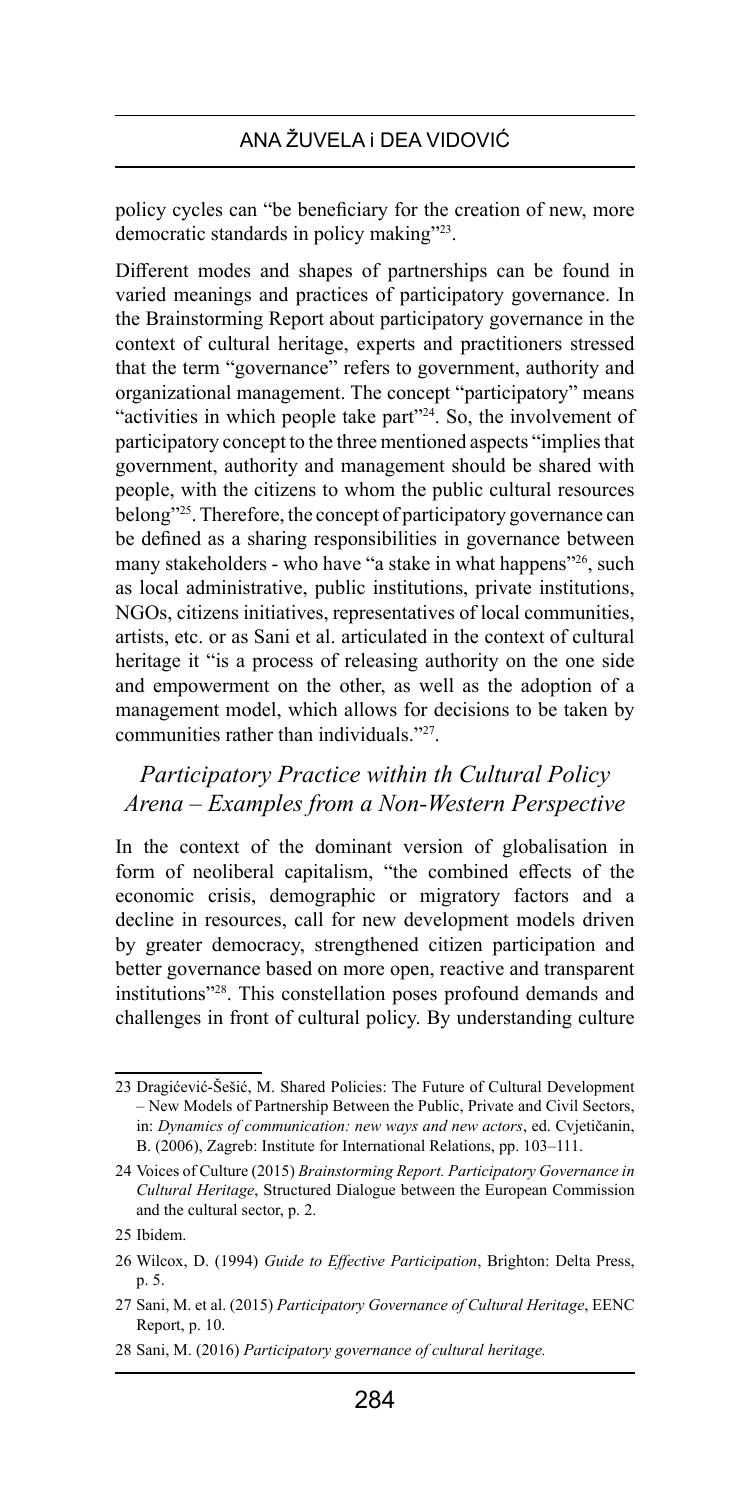beyond arts only, as a fundamental human right, a value system, belief and tradition<sup>29</sup>, culture attains a role that is central to all aspects of society from education to development, while the discourse on cultural policy and cultural development gains crucial gravity. How does cultural policy contribute to alternative visions of democracy? How does cultural policy respond to the urgency, density, diversity and demands of pressures "from below"? What kind of democratic and participatory perspectives of cultural development does cultural policy adopt?

All these tensions have had a more profound effect on the new (post)transitional democracies encompassing the countries of the former Yugoslav region. In this context, the work by Dragićević-Šešić indicates several factors that implicate the inclusion of participatory agenda in regional cultural policies. The first one is the legacy of a self-management socialist system, and the second is the internationalisation (that provided a vital counterbalance to otherwise nationalistic and state-centric politically driven cultural policy formation) which preceded the third factor involving the process of Europenisation<sup>30</sup>. Opening towards the international arena of cooperation and European integration underscored and strengthened the position of civil society actors and their role in the "endorsement of democracy and democratic cultural policy-making"31. As explained by Dragićević-Šešić and Nikolić<sup>32</sup>, the participatory shift in cultural policy-making in the countries of the former Yugoslav region is more than challenging on the overall, yet uneven in the actual application and situation from one country to another. To this end, the analysis presented in the paper "City cultural policies and participative governance models" shows an indispensable insight into the trends and tendencies of participatory agenda of vulnerable democracies in the European South-eastern semiperiphery.

In parallel with the wider European and international trends in the world of new governance approaches, the most important actors for the development of participatory governance models in Southeast European region, most notably in the countries

<sup>29</sup> UNESCO (2003) Universal Declaration on Cultural Diversity. A vision, a conceptual platform, a pool of ideas for implementation, a new paradigm. Series on Cultural Diversity n° 1, Paper prepared for the World Summit on Sustainable Development, Johannesburg, 2002.

<sup>30</sup> Dragićević Šešić, M. and Nikolić, T. Kulturne politike i politike gradskih identiteta, u: *Modeli lokalnih kulturnih politika kao osnova za povećanje participacije* (2019), Beograd: Fakultet dramskih umetnosti, Zavod za proučavanje kulturnog razvitka, str. 251-276.

<sup>31</sup> Ibidem.

<sup>32</sup> Ibidem.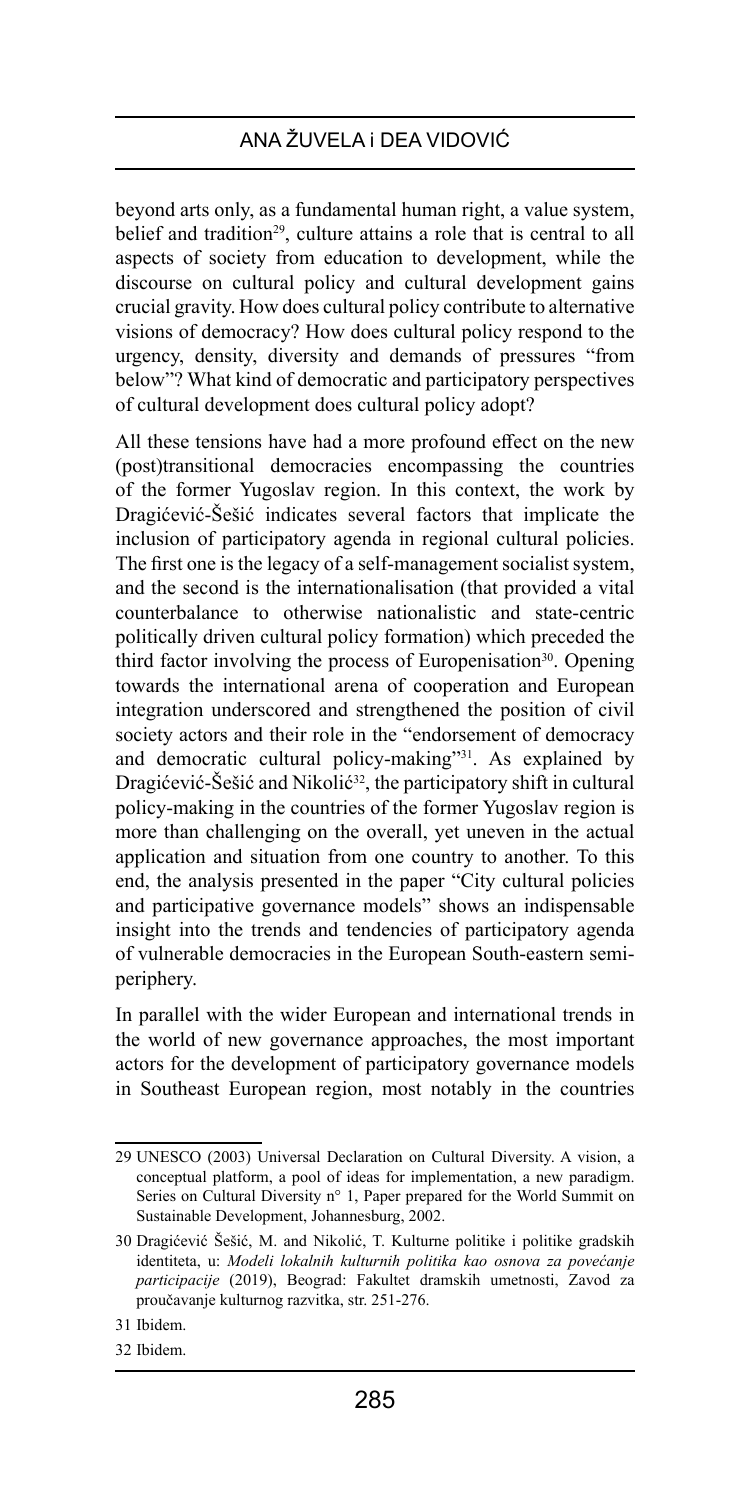of former Yugoslavia, have been social movements and nongovernmental and non-profit associations testing new, flexible forms of governance that effectively represent and respond to public concerns. These instances have been elaborated in a number of Dragićević-Šešić's works, but here, we shall refer to the text that was written by Dragićević-Šešić from 2013 on the role of culture in democratic transition and the rise of civil cultural organisations in Serbia and Southeast Europein which the author provides an analytical overview of the process of the independent culture (or "culture of dissident") during the past twenty years in Southeast Europe. In this analysis, Dragićević-Šešić critically captured the key stages in the evolution, emancipation and strengthening of the capacities, relevance and position of the non-institutional actors that provided a counterbalance to the politically driven and artistically inert institutional setting through continuous struggles for modernisation and democratisation of the cultural system. In the process, civil society organizations have been inventing and experimenting with a range of new participatory mechanisms, including efforts to affiliate citizens and experts in new institutional formats.

The new institutional formats have been exemplified by the creation of new spaces "constructed and shaped by a different brand of social actors"33. This implies the rise of the political and social relevance of the civil society and non-governmental actors that, by questioning the legitimacy and accountability of the state, open new organisational spaces taking over public activities to "such a degree that some see them as reconfiguring public sector"34 and affecting policies of the mainstream institutions. Such developments correspond to articulations of participatory governance as a reaction to the inability of the traditional state and representative political apparatus to deal with a range of contemporary social problems or curing all of the democratic deficiencies that our political, economic, social and ultimately cultural systems are experiencing. Consequently, the cracks in the institutional frameworks of the traditional state have become a fertile ground a "proliferation of new forms of social and political association"<sup>35</sup>.

In practice, pressures for systemic modernisation and modernisation in form of participatory governance have yielded a number of independent cultural centres across the territory of

34 Ibidem.

35 Ibidem.

<sup>33</sup> Fischer, F. (2006) Participatory Governance as Deliberative Empowerment. The Cultural politics of Discursive Space, *American Review of Public Administration*, Vol. 36, No. 1, pp.19-40, p. 20.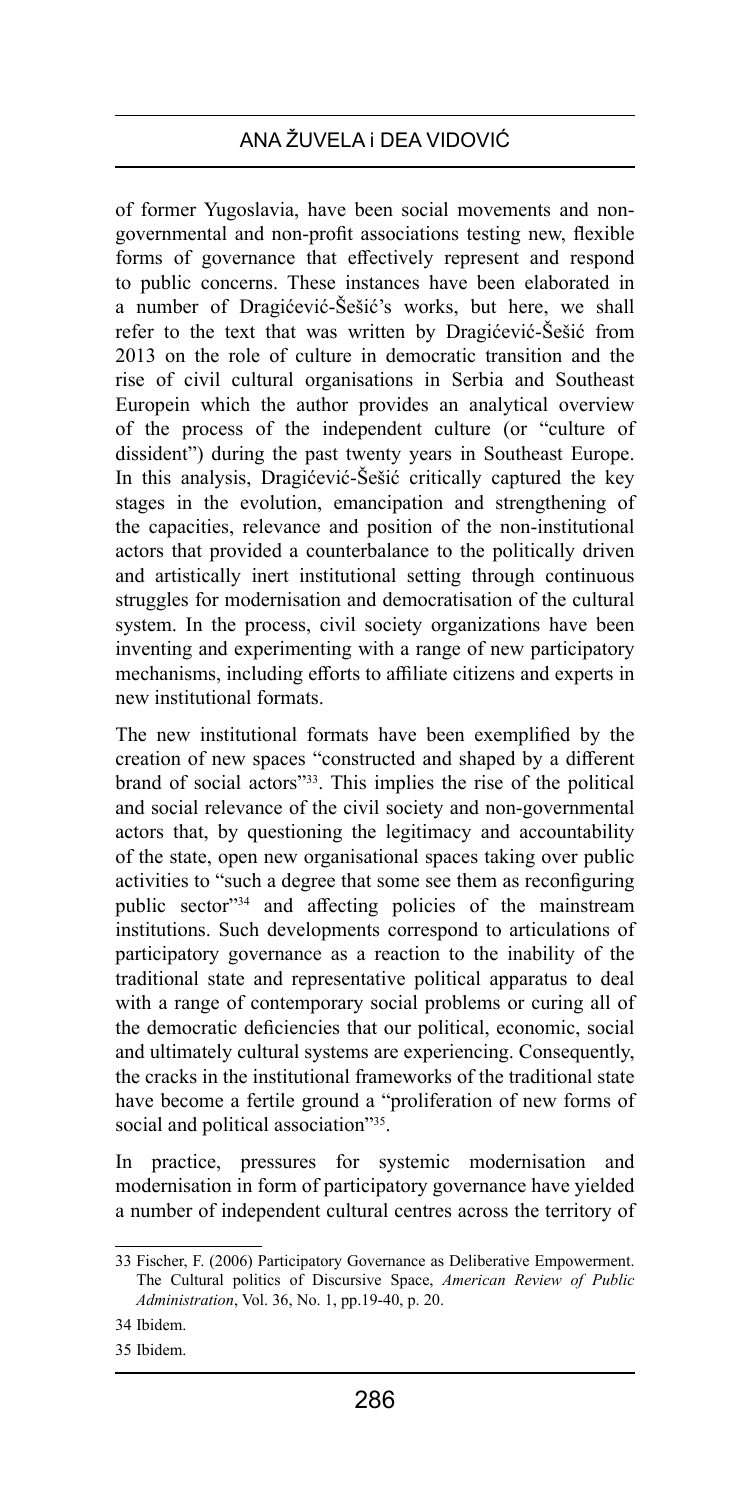former Yugoslavia. The quest for situating the efforts to upgrade regressive cultural policy provisions in actual physical spaces was, as Dragićević-Šešić notes, an attempt of the independent scene in culture to obtain permanent working spaces and to gather more coherent and systemic influence on the cultural change that needed, and still needs to be, achieved. The pursuit for cultural and systemic change through affirming participation and inclusion as standard of democratic cultural policymaking is ultimately a path towards needed "shared policy" that Dragićević-Šešić<sup>36</sup> defines as "transparent (naturally and publicly debated and agreed); proactive, fostering innovation, stimulating non-existent areas; catalytic, initiating new programmes, projects and ideas; cross-fertilizing, involving different sectors, and ideas from artistic, scientific and other fields; coordinated within government and different levels of public policies; inclusive, for all marginal and minority groups". The notion of "shared policy" is put forward as a parameter for evaluating the democratic levels of cultural policy, but also for attaining the democratic standards in those cultural policy contexts where those standards are low or instrumental. In the line of the actual formation, implementation and evaluation, "shared policy" represents "a model of cultural policy which implies systemic measures and existence of long-term planning; a mechanism for decision-making – detached from political bodies; a public dialogue […]; all actors included (government, parliament, professional organisations, creative industries, media, public participation in the widest sense); publicly known priorities and criteria of evaluation; transparency of the whole model (from declared priorities to budget distribution); evaluation as a starting and final point of operation"37.

Another example of the translation of the notion of "shared policy" from conceptual to practical level is the public-civic partnership which can show how complex and demanding the process it is. Dragićević-Šešić and Čopić38 describe this type of partnership not only as a way how the public sector has changed over the years in Western culture in order to become more effective in public service delivery but also as a tool for setting public interests at the centre of cultural sector by developing close connections with the non-governmental organizations that take responsibilities and carry on cultural services and activities with the purpose of safeguarding and meeting public interest. The case of developing public-civic partnership as an answer to completely eradicated public services in every area of

<sup>36</sup> Dragićević-Šešić, M. (2006), op. cit, p. 108.

<sup>37</sup> Ibidem.

<sup>38</sup> Čopič, V. and Dragićević Šešić, M. (2018), op. cit, pp. 4-15.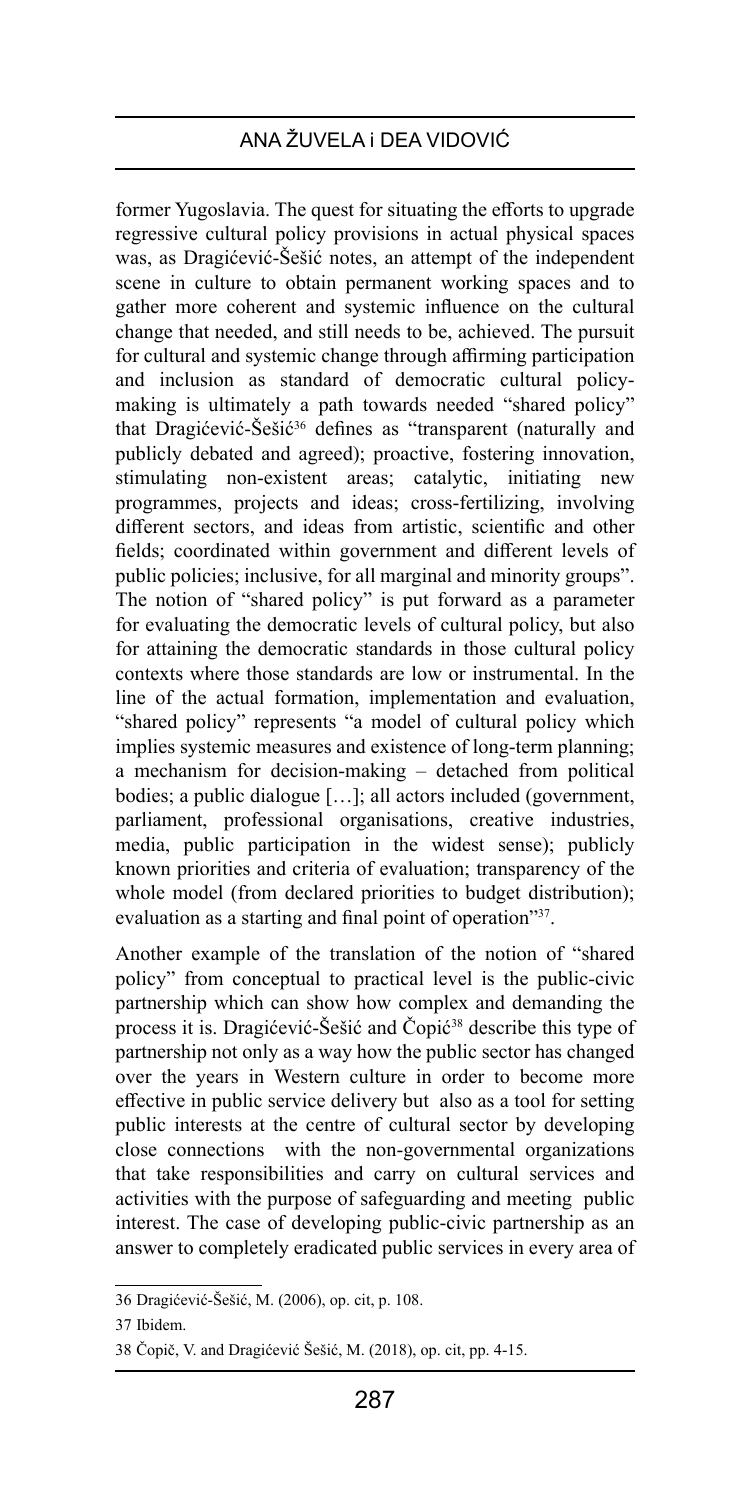policy system, including culture, comes from Cambodia, a postgenocide country. After the destruction of the public sector during the civil war, Khmer Rouge regime and foreign occupation, civil society became a key provider of public services in Cambodia while the public sector has been re-established as oversized and incompetent administration. As in many other countries where public-civic partnerships were established by a top-down approach, in Cambodia, this new type of partnership, recognised as a driver for further cultural development, was introduced by technical assistance of UNESCO. Unlike public-private partnership based on the competitive market logic, the idea behind the public-civic partnership is cooperation among public and civil actors while designing and providing public services that enable fulfilment of citizens' interests and needs. During the implementation of public-civic partnership in the Cambodian context, one of the first clear action was raising public awareness about the importance of systemic change of policymaking and cultural practices (from audience development to the culture of memory) and educational needs within the whole cultural sector, while hierarchically organized public sector was recognised as one of the biggest risks for the sustainability of this partnership. Another important risk for further development of publiccivic partnership in Cambodia, Dragićević-Šešić and Čopić recognized in "the lack of sense of local ownership"39, i.e. the fact that the dialogue and relations between public and civil sector were initiated and supported by international organizations and agencies. This top-down approach was critically reflected in many countries where the development of the public-civic partnership was instrumentalised by the neoliberal agenda of supranational organizations instead of following interests and needs of local communities. Therefore, in practices of publiccivic partnership, one of the crucial tasks is "the convergence and redefinition of the roles of the main actors, from the state to public institutions, civil society organizations and community members"40 according to the local context that will allow for the sustainability of the established partnership.

Such understanding and projections of future cultural policy development indicate the times of development of an experimental platform for the "post-representative" cultural policy and institutions in the form of a "productive anticipation",

<sup>39</sup> Ibidem, p. 13.

<sup>40</sup> Vidović, D. and Žuvela, A. Key terms and concepts for understanding participatory governance in culture, in: *Do It Together. Practices and Tendencies of Participatory Governance in Culture in the Republic of Croatia*, ed. Vidović, D. (2018), Zagreb: Kultura Nova Foundation, pp. 16-40.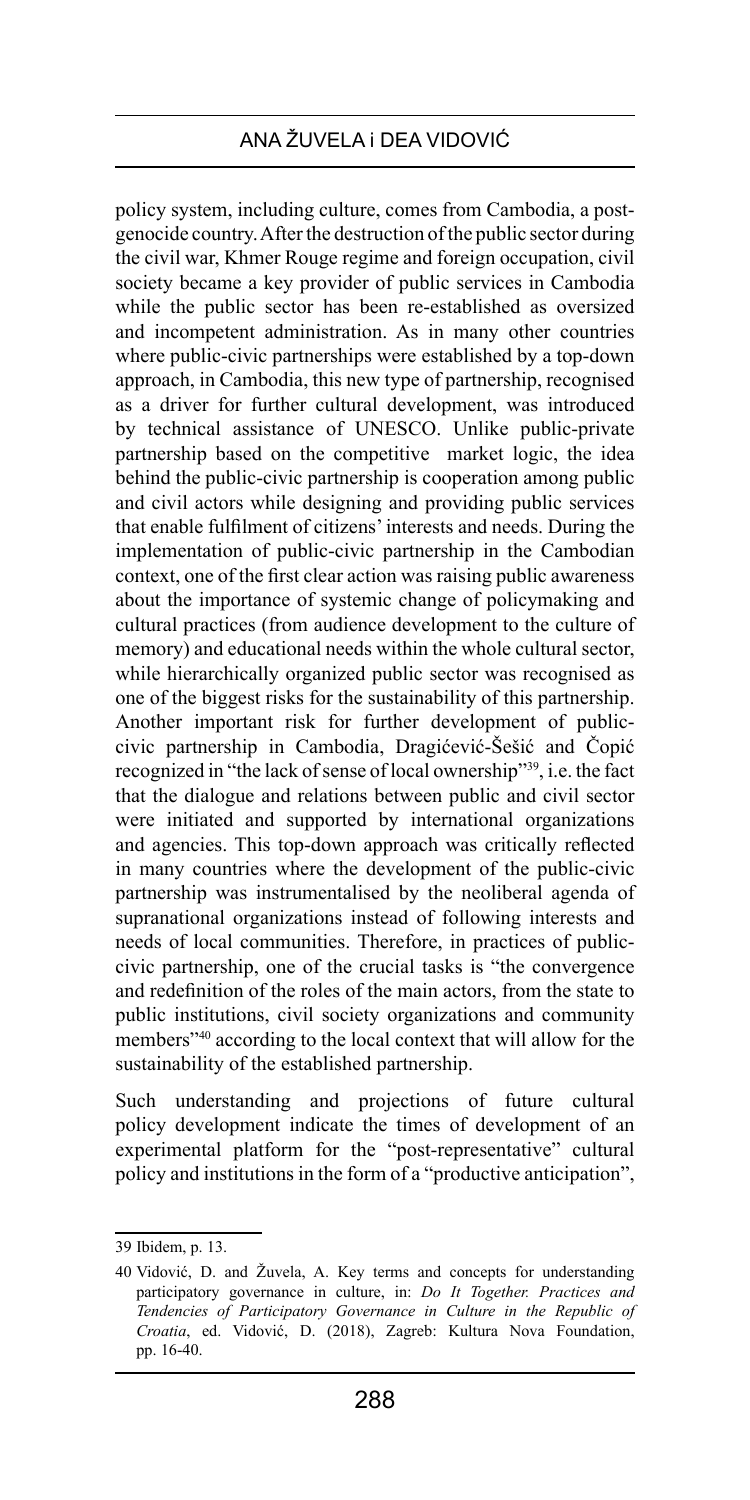i.e. an actualisation of more equitable and balanced, or sustainable future as a potential and a possibility<sup>41</sup> (Rogoff and Schneider 2008). This calls for deliberation on creating policy and institutions that will, instead of being created "on" something and "for" someone, be created, managed and governed "with" those who the institutions stand for $42$ . Participation, in that case, "must acknowledge the fragile and unpredictable, yet intense, insistent and affectively invested as opposed to the conditioned, calculated and thereby ultimately indifferent"<sup>43</sup>. To be able to imagine and anticipate is vital for the emergence of a participatory, or as Dragićević-Šešić proposed, "shared" cultural policy and new institutional culture that, instead of reflecting what already exists, can open up new public spaces where activities can take place that have not yet been firmly defined and where the unavoidable paradoxes and the inherent uncertainty can become a dynamic driving force.

# *Concluding Reflections*

The turn to participation directs to the creation of more democratic, inclusive and equal society. At the same time, the notion of participation in our contemporary society becomes new opium for people. Paradoxically, imperative to participate, which originated in the neoliberal tendency, brings us many practices which are not emancipatory and fulfilled. In many cases, participation is used to justify public spending while in many other the ideal of complex participatory practices is not fulfilled since is used just as a starting point without the involvement of requested time, resources, attention in the process of citizens engagement<sup>44</sup>. The instrumentalization of participatory practices appear when the distribution of power is not implemented, and citizens are not involved in the process of decision-making but are included in the presentation of the decisions that have already been made in their name and with the assumption of their legitimacy. In the context of democratic deficits in contemporary society, the failure of participation appears in cases when the process of citizens engagement results with anti-democratic actions and raising of nationalism, xenophobia, and intolerance. In that line, Dragićević-Šešić also

<sup>41</sup> Rogoff, I. and Schneider, F. Productive Anticipation, in: *Cultural Politics in a Global Age*, Uncertainty, Solidarity and Innovation, (eds.) Held, D. and Moore, H. L. (2008), Oxford: Oneworld Publications, pp. 346-358.

<sup>42</sup> Simon, N. (2010) *The Participatory Museum.*

<sup>43</sup> Rogoff, (2012) in: Sørensen, A. S., Kortbek H. B. and Thobo Carlsen, M. Participation. The new cultural policy and communication agenda, in: *Nordisk Kulturpolitisk Tidsskrift*, Vol. 19, (2016), pp. 4-19.

<sup>44</sup> Kisić, V. and Tomka, G. (2018) *Citizen engagement & education. Learning kit for heritage civil society organisations*, The Hague: Europa Nostra.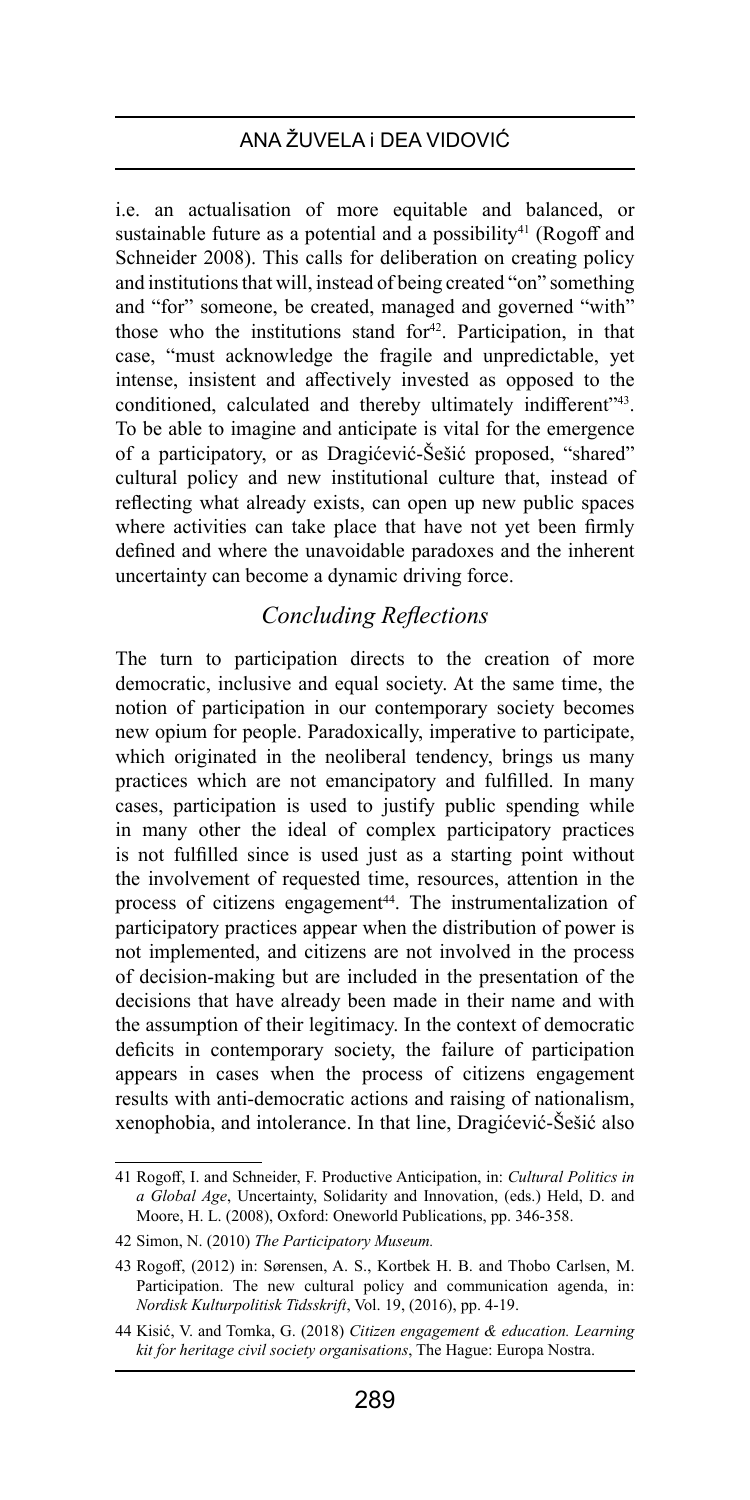emphasized that "a 'participative' manner is not always the guarantee of vision, development, or new horizons"45, and she describes this statement with an example of citizens' initiatives which reversed from emancipatory actors to conservative and nationalistic institutions (e.g. *Matica Srpska* or *Srpska književna zadruga*). Other examples of the negative side of participation that are based on anti-democratic tendencies, Dragićević-Šešić finds in populist European policies that "are also showing the extent to which it is easy to claim 'citizen participation' in the decision-making process when power wants to reject everything progressive, contemporary, European or universal<sup>346</sup> while expressing negative emotions towards migrants, foreigners or any minority groups.

The analysis presented in this paper suggests that participation is everywhere. However, participation comes in all shapes and sizes and it is necessary to emphasize a vital need to acknowledge that participatory practices are more than just any sort of engagement and partaking. Besides policy manipulation and poor levels of participation, it is also important to emphasize the critical notion of responsibility of citizens that has to be placed centre-stage for understanding cultural citizenship and its emancipatory relation and potential for the governance of culture. Today, the centrality of sharing responsibility in cultural policy, or in words of Dragićević-Šešić, a concept of "shared policy" is still obscured. Participation is not easy to acquire, from any side of the participatory equation. For this reason, the "shared policy" and its coherent and adaptable mechanisms and legal provisions should be formulated to productively activate and enable a greater extent of participatory governance practices in various cultural settings, most notably in times of widespread democratic crisis and lags in the democratic qualities of the contemporary policy development. In this line, the work of Dragićević-Šešić should be understood and used as conceptual and argumentative guideposts towards achieving not only better synergies between policy and research community but for creating fairer, literally more humane and visionary cultural policy of 21<sup>st</sup> century.

<sup>45</sup> Dragićević-Šešić, M. (2020), op. cit, pp. 200-214.

<sup>46</sup> Ibidem, p. 203.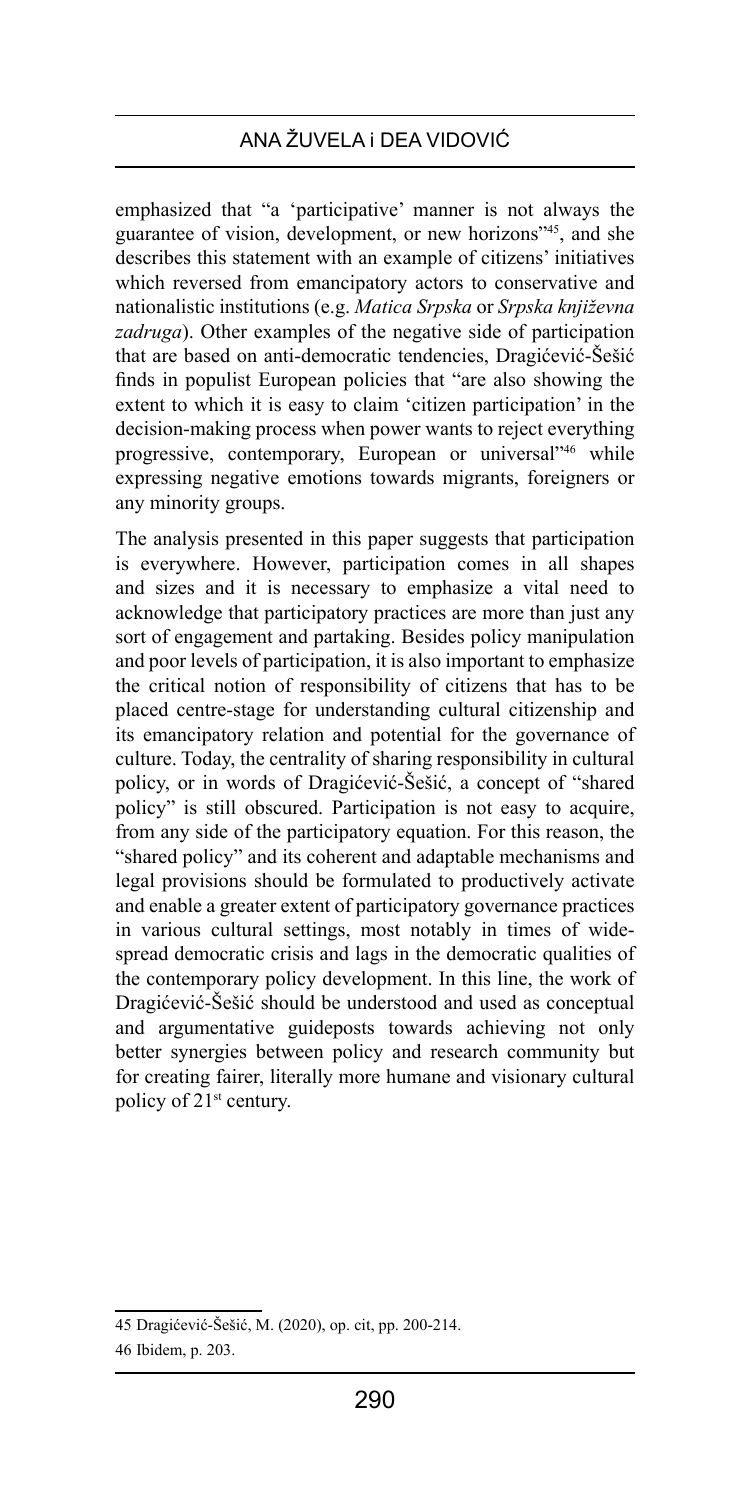#### REFERENCES:

Andres, C. and Gattinger, M. Accounting for Culture: Thinking Through Cultural Citizenship, in: *Accounting for Culture: Thinking Through Cultural Citizenship*, eds. Andrew, C. et al. (2005), Ottawa: The University of Ottawa Press, pp. 1-9.

Baltà Portolés, J. and Dragićević Šešić, M. Cultural rights and their contribution to sustainable development: implications for cultural policy, in: *Cultural Policies for Sustainable Development*, eds. Kangas, A., Duxbury, N. and De Beukelaer, Ch. (2018), London and New York: Routledge, Taylor & Francis Group, pp. 31-45.

Besch, J. and Minson, J. Participatory Policy Making, Ethics, and the Arts, in: *Citizenship & Cultural Policy*, eds. Meredyth, D. and Minson J. (2001), London, Thousand Oaks and New Delhi: Sage Publications, pp. 52-67.

Bollo, A. et al. (2012) *A Report on Policies and Good Practices in the Public Arts and in Cultural Institutions to Promote Better Access to and Wider Participation in Culture.*

Čopič, V. and Dragićević Šešić, M. (2018) Challenges of public-civic partnership in Cambodia's cultural policy development, *ENCATC Journal of Cultural Management and Policy* 8 (1), Brussels: ENCATC, pp. 4-15.

Dragićević-Šešić, M. Shared Policies: The Future of Cultural Development – New Models of Partnership Between the Public, Private and Civil Sectors, in: *Dynamics of communication: new ways and new actors*, ed. Cvjetičanin, B. (2006), Zagreb: Institute for International Relations, pp. 103–111.

Dragićević Šešić, M. The role of culture in democratic transition: the rise of civil cultural organisations in Serbia & Southeast Europe, in: *Zbornik radova Fakulteta dramskih umetnosti*, No. 23 (2013), pp. 157–167.

Dragićević Šešić, M. and Nikolić, T. Kulturne politike i politike gradskih identiteta, u: *Modeli lokalnih kulturnih politika kao osnova za povećanje participacije*, (2019), Beograd: Fakultet dramskih umetnosti, Zavod za proučavanje kulturnog razvitka, str. 251-276.

Dragićević-Šešić, M. Participation and intercultural challenges – interview with Milena Dragićević Sešić, in: *Cultural Policies in Europe: a Participatory Turn?*, eds. Dupin-Meynard, F. and Négrier (2020), Toulouse: Les éd itions de l'Attribut and Occitanie En Scène.

European Agenda for Culture. Work Plan for Culture 2011-2014. Open Method of Coordination; Available at: http://ec.europa.eu/assets/ eac/culture/policy/strategic-framework/documents/omc-report-accessto-culture\_en.pdf [accessed 30 May 2020].

Fischer, F. (2006) Participatory Governance as Deliberative Empowerment. The Cultural politics of Discursive Space, *American Review of Public Administration*, Vol. 36, No. 1, pp. 19-40.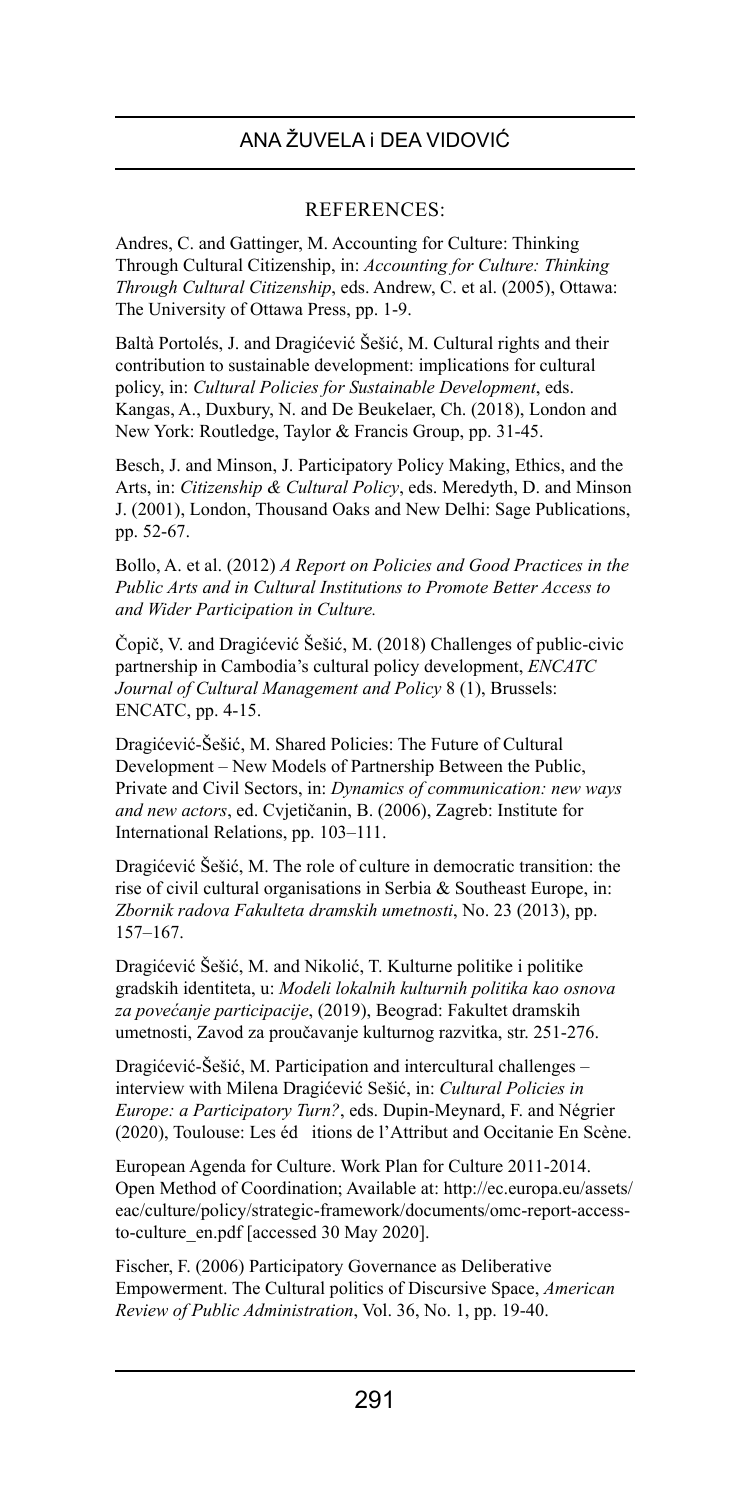Kisić, V. and Tomka, G. (2018) *Citizen engagement & education. Learning kit for heritage civil society organisations*, The Hague: Europa Nostra.

Rogoff, I. and Schneider, F. Productive Anticipation, in: *Cultural Politics in a Global Age. Uncertainty, Solidarity and Innovation*, eds. Held, D. and Moore, H. L. (2008), Oxford: Oneworld Publications, pp. 346-358.

Sani, M. et al. (2015) *Participatory Governance of Cultural Heritage.* EENC Report.

Available at http://www.interarts.net/descargas/interarts2541.pdf [accessed 04 April 2020].

Sani, M. (2016) *Participatory governance of cultural heritage.*

Available at https://beta.visitestartit.com/en/web/observatorisocial/-/ la-gobernanza-participativa-del-patrimonio-cultural [accessed 04 April 2020].

Simon, N. (2010) *The Participatory Museum.*

Available at http://www.participatorymuseum.org/read/ [accessed 04 April 2020].

Sørensen, A. S., Kortbek H. B. and Thobo Carlsen, M. (2016) Participation. The new cultural policy and communication agenda, in: *Nordisk Kulturpolitisk Tidsskrift*, 1/2016, Vol. 19, pp. 4-19.

Available at https://www.idunn.no/nkt/2016/01 [accessed 29 May 2020].

UIS. (2012) *Measuring cultural participation.* Montreal, Quebec: UNESCO Institute for Statistics.

UNESCO (2003) *Universal Declaration on Cultural Diversity. A vision, a conceptual platform, a pool of ideas for implementation, a new paradigm.* Series on Cultural Diversity n° 1, Paper prepared for the World Summit on Sustainable Development, Johannesburg, 2002. Available at http://unesdoc.unesco.org/images/0012/001271/127162e. pdf [accessed 14 May 2020].

Vidović, D. and Žuvela, A. Key terms and concepts for understanding participatory governance in culture, in: *Do It Together. Practices and Tendencies of Participatory Governance in Culture in the Republic of Croatia*, ed. Vidović, D. (2018), Zagreb: Kultura Nova Foundation, pp. 16-40.

Voices of Culture (2015) *Brainstorming Report. Participatory Governance in Cultural Heritage*, Structured Dialogue between the European Commission and the cultural sector; Available at http:// www.goethe.de/mmo/priv/14903520-STANDARD.pdf [accessed 28 May 2020].

Wilcox, D. (1994) *Guide to Effective Participation*, Brighton: Delta Press.